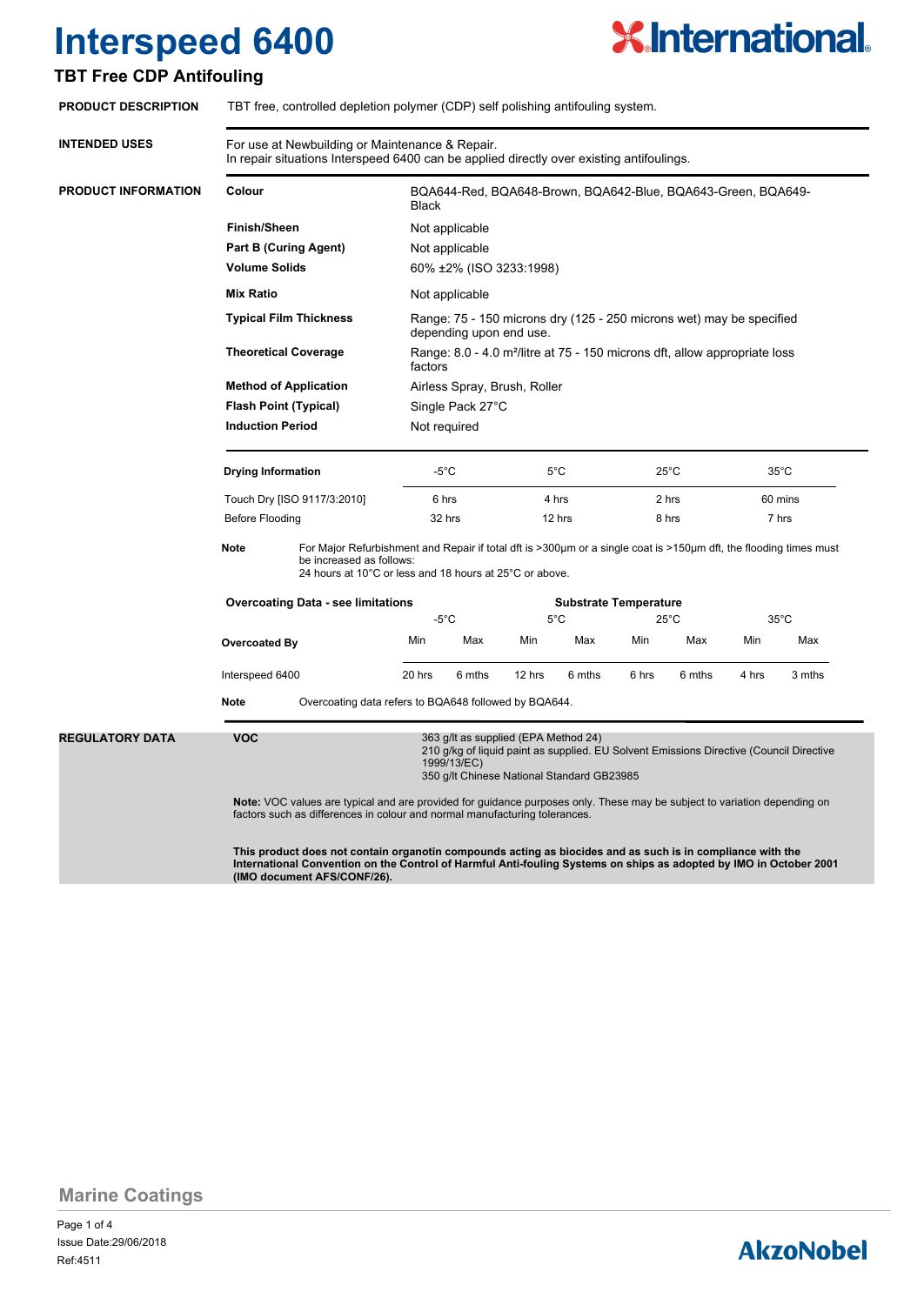

## **TBT Free CDP Antifouling**

**CERTIFICATION**

When used as part of an approved scheme, this product has the following certification:

Product recognised by the following classification societies as compliant with the International Convention on the Control of Harmful Anti-fouling Systems on Ships, 2001 (AFS 2001):

- Bureau Veritas
- Det Norske Veritas
- Korean Register of Shipping
- Lloyds Register

Consult your International Paint representative for details.

**SYSTEMS AND** Consult your International Paint representative for the system best suited for the surfaces to be protected. **COMPATIBILITY**

**SURFACE PREPARATIONS**

Use in accordance with the standard Worldwide Marine Specifications. All surfaces to be coated should be clean, dry and free from contamination. High pressure fresh water wash or fresh water wash, as appropriate, and remove all oil or grease, soluble contaminants and other foreign matter in accordance with SSPC-SP1 solvent cleaning.

#### **NEWBUILDING**

Dependent on yard procedures. Consult International Paint. When high pressure fresh water washing at pre-delivery drydockings at newbuilding, consult your local representative.

### **MAJOR REFURBISHMENT**

Interspeed 6400 should always be applied over a recommended primer coating scheme. The primer surface should be dry and free from all contamination. Interspeed 6400 must be applied within the overcoating intervals specified for the primer (consult the relevant primer data sheet). Areas of breakdown, damage etc., should be prepared to the specified standard e.g. Sa2½ (ISO 8501-1:2007)) and

primed prior to the application of Interspeed 6400.

#### **REPAIR**

CDP (Controlled Depletion Polymer) antifoulings can build up a thick leached layer during service which must be removed prior to application of Interspeed 6400. To remove this leached layer, treat the entire area by close high pressure fresh water washing using a fan-jet lance held close to the surface (3,000 p.s.i., 211 kg/cm²) as soon as the vessel enters dock and before it dries out. Consult International Paint for alternative methods of surface preparation. Repair corroded areas with the recommended primer coating scheme and apply Interspeed 6400 within the overcoating interval specified for the primer (consult the relevant primer data sheet). Ensure that the total area is clean and dry, then overcoat with Interspeed 6400.

Consult your International Paint representative for specific recommendations.

### **NOTE**

**For use in Marine situations in North America, the following surface preparation standards can be used: SSPC-SP10 in place of Sa2½ (ISO 8501-1:2007)**

**Marine Coatings**

Page 2 of 4 Ref:4511 Issue Date:29/06/2018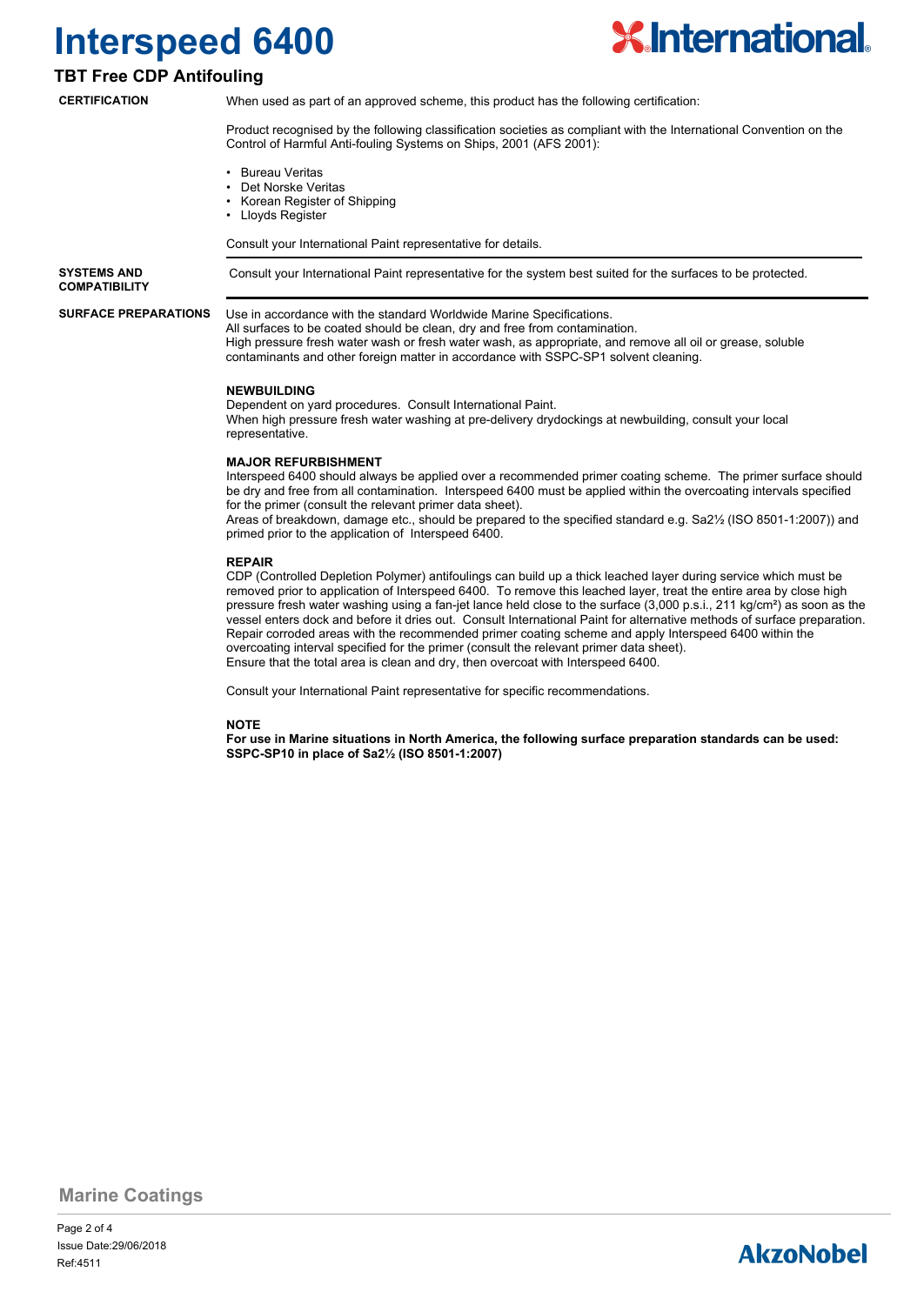

## **TBT Free CDP Antifouling**

| <b>APPLICATION</b>                |                                                                                                                                                                                                                                                                                                                                                                                                                                                                                                                                                                                                                                                                                                                                                                                                                                                                                                                                                                                                                                                                                |  |  |  |  |
|-----------------------------------|--------------------------------------------------------------------------------------------------------------------------------------------------------------------------------------------------------------------------------------------------------------------------------------------------------------------------------------------------------------------------------------------------------------------------------------------------------------------------------------------------------------------------------------------------------------------------------------------------------------------------------------------------------------------------------------------------------------------------------------------------------------------------------------------------------------------------------------------------------------------------------------------------------------------------------------------------------------------------------------------------------------------------------------------------------------------------------|--|--|--|--|
| Mixing                            | This material is a one pack coating and should always be mixed thoroughly with a power agitator before<br>application.                                                                                                                                                                                                                                                                                                                                                                                                                                                                                                                                                                                                                                                                                                                                                                                                                                                                                                                                                         |  |  |  |  |
| <b>Thinner</b>                    | International GTA007. Thinning is not normally required. Consult the local representative for advice during<br>application in extreme conditions. Do not thin more than allowed by local environmental legislation.                                                                                                                                                                                                                                                                                                                                                                                                                                                                                                                                                                                                                                                                                                                                                                                                                                                            |  |  |  |  |
| <b>Airless Spray</b>              | Recommended<br>Tip Range 0.66-0.79 mm (26-31 thou)<br>Total output fluid pressure at spray tip not less than 176 kg/cm <sup>2</sup> (2500 p.s.i.)                                                                                                                                                                                                                                                                                                                                                                                                                                                                                                                                                                                                                                                                                                                                                                                                                                                                                                                              |  |  |  |  |
| <b>Conventional Spray</b>         | Application by conventional spray is not recommended.                                                                                                                                                                                                                                                                                                                                                                                                                                                                                                                                                                                                                                                                                                                                                                                                                                                                                                                                                                                                                          |  |  |  |  |
| Brush                             | Application by brush is recommended for small areas only. Multiple coats may be required to achieve specified film<br>thickness.                                                                                                                                                                                                                                                                                                                                                                                                                                                                                                                                                                                                                                                                                                                                                                                                                                                                                                                                               |  |  |  |  |
| Roller                            | Application by roller is recommended for small areas only. Multiple coats may be required to achieve specified film<br>thickness.                                                                                                                                                                                                                                                                                                                                                                                                                                                                                                                                                                                                                                                                                                                                                                                                                                                                                                                                              |  |  |  |  |
| <b>Cleaner</b>                    | International GTA007                                                                                                                                                                                                                                                                                                                                                                                                                                                                                                                                                                                                                                                                                                                                                                                                                                                                                                                                                                                                                                                           |  |  |  |  |
| <b>Work Stoppages and Cleanup</b> | Thoroughly flush all equipment with International GTA007. All unused material should be stored in tightly closed<br>containers. Partially filled containers may show surface skinning and/or a viscosity increase of the material after<br>storage. Material should be filtered prior to use.                                                                                                                                                                                                                                                                                                                                                                                                                                                                                                                                                                                                                                                                                                                                                                                  |  |  |  |  |
| Welding                           | In the event welding or flame cutting is performed on metal coated with this product, dust and fumes will be<br>emitted which will require the use of appropriate personal protective equipment and adequate local exhaust<br>ventilation. In North America do so in accordance with instruction in ANSI/ASC Z49.1 "Safety in Welding and<br>Cutting."                                                                                                                                                                                                                                                                                                                                                                                                                                                                                                                                                                                                                                                                                                                         |  |  |  |  |
| <b>SAFETY</b>                     | All work involving the application and use of this product should be performed in compliance with all<br>relevant national Health, Safety & Environmental standards and regulations.                                                                                                                                                                                                                                                                                                                                                                                                                                                                                                                                                                                                                                                                                                                                                                                                                                                                                           |  |  |  |  |
|                                   | Prior to use, obtain, consult and follow the Material Safety Data Sheet for this product concerning health<br>and safety information. Read and follow all precautionary notices on the Material Safety Data Sheet and<br>container labels. If you do not fully understand these warnings and instructions or if you can not strictly<br>comply with them, do not use this product. Proper ventilation and protective measures must be provided<br>during application and drying to keep solvent vapour concentrations within safe limits and to protect<br>against toxic or oxygen deficient hazards. Take precautions to avoid skin and eye contact (ie. gloves,<br>goggles, face masks, barrier creams etc.) Actual safety measures are dependant on application methods<br>and work environment.<br><b>EMERGENCY CONTACT NUMBERS:</b><br>USA/Canada - Medical Advisory Number 1-800-854-6813<br>Europe - Contact (44) 191 4696111. For advice to Doctors & Hospitals only contact (44) 207 6359191<br>China - Contact (86) 532 83889090<br>R.O.W. - Contact Regional Office |  |  |  |  |